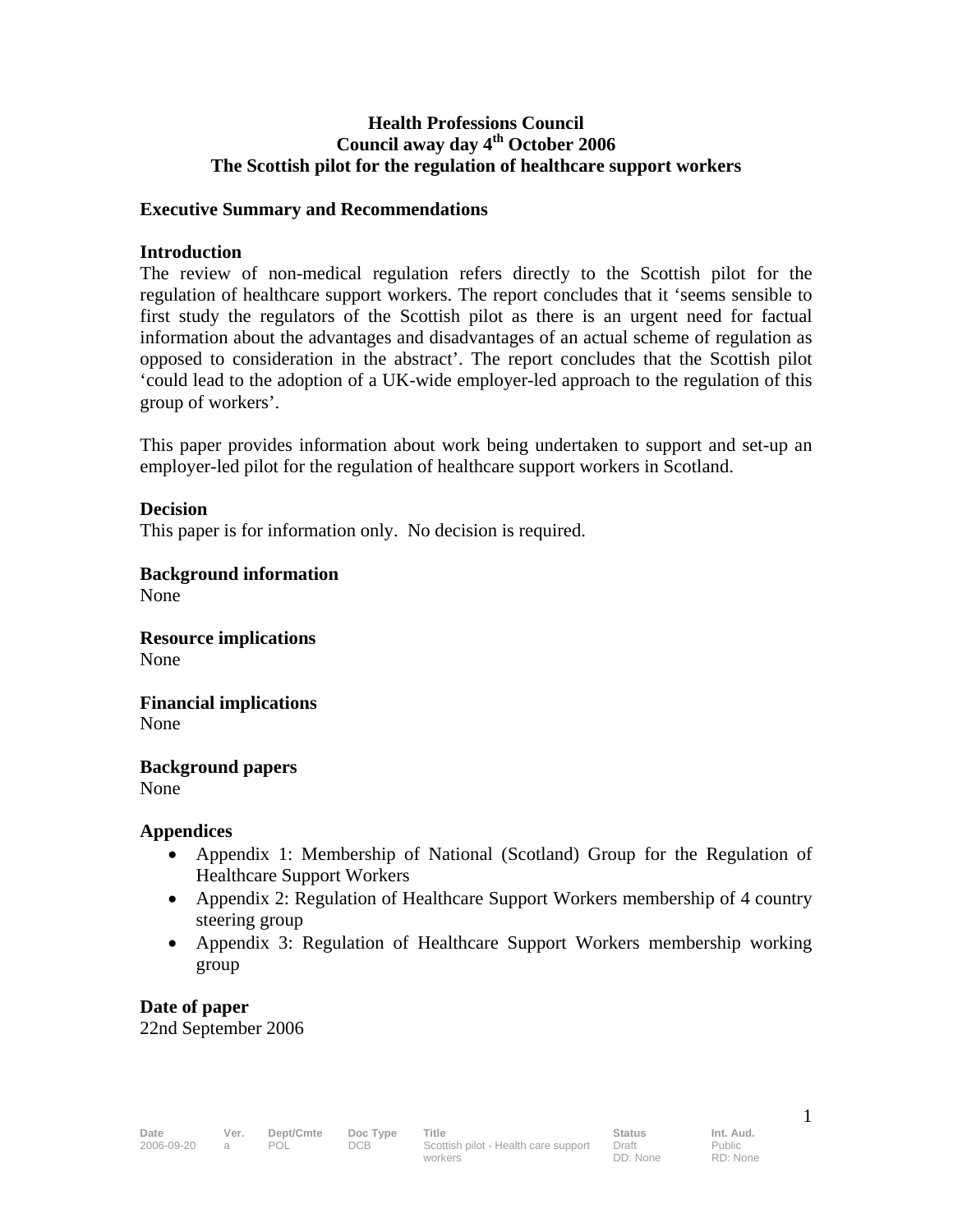# The Scottish pilot for the regulation of healthcare support workers

Date  $2006 - 09 - 20$  a

Ver. Dept/Cmte<br>a POL

Doc Type<br>DCB Title Int. Aud. Public RD: None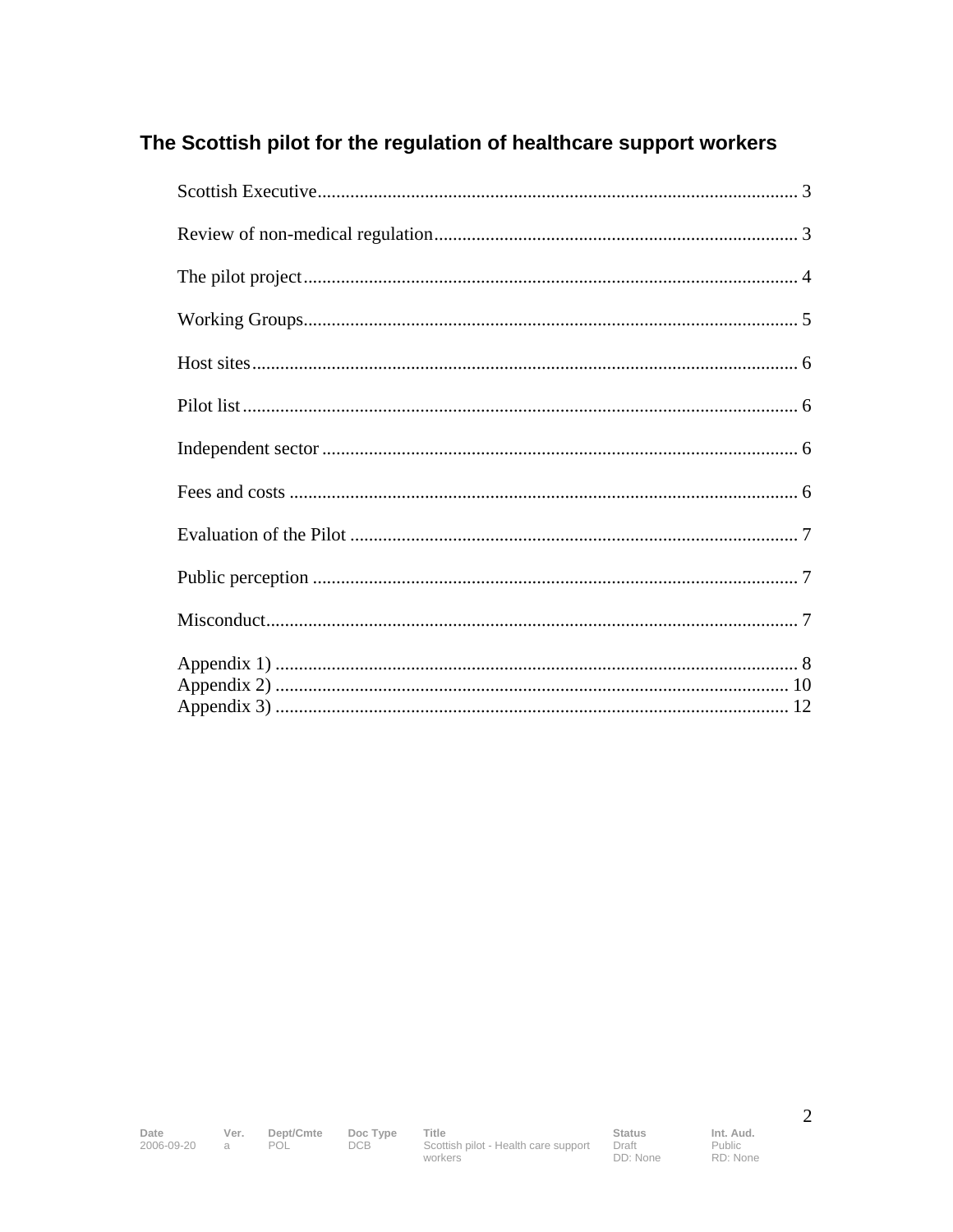## **Scottish Executive**

Following their previous consultation on regulation, the Scottish Executive established a National Group for the regulation of healthcare support workers.

The group preferred 'a model of service-led regulation with the addition of a centralised, mandatory, occupational register'. The group recognised that this was the best option given that UK-wide statutory regulation was not achievable within a realistic timescale.

Since then a four country steering group has been established to develop a Scottish pilot for employer-led regulation of healthcare support workers. A member of the Executive has been part of this group.

As part of this work, the Scottish Executive recently consulted on draft codes of practice for healthcare support workers and for employers (within the NHS), and national induction standards. The code of practice for support staff is very much consistent with the emphasis on scope of practice, responsibility and accountability articulated in the Council's standards of conduct, performance and ethics.<sup>1</sup>

The steering group is undertaking further work around establishing a central register of assistants who have met the standards.

## **Review of non-medical regulation**

The report of the review into non-medical regulation recommended that a decision is taken regarding the regulation of healthcare support workers in 2007, following the outcomes of the pilot in Scotland.

The report concludes that it 'seems sensible to first study the regulators of the Scottish pilot as there is an urgent need for factual information about the advantages and disadvantages of an actual scheme of regulation as opposed to consideration in the abstract'. The report concludes that the Scottish pilot 'could lead to the adoption of a UKwide employer-led approach to the regulation of this group of workers<sup> $2$ </sup>.

The report identifies 10 areas which the Scottish pilot could help clarify, including whether different approaches for different groups are appropriate.

The outcomes of the Scottish pilot will make clearer the advantages and disadvantages of an employer-led system of regulation. In particular, helpful work has already been taken place in establishing clear, generic standards for all healthcare support workers working within the NHS in Scotland.

<sup>&</sup>lt;sup>1</sup> Scottish Executive, *National standards relating to health care support workers in Scotland – consultation document*, June 2006, http://www.scotland.gov.uk/Publications/2006/05/30142444/0. 2

 $2$  Department of Health, p. 33.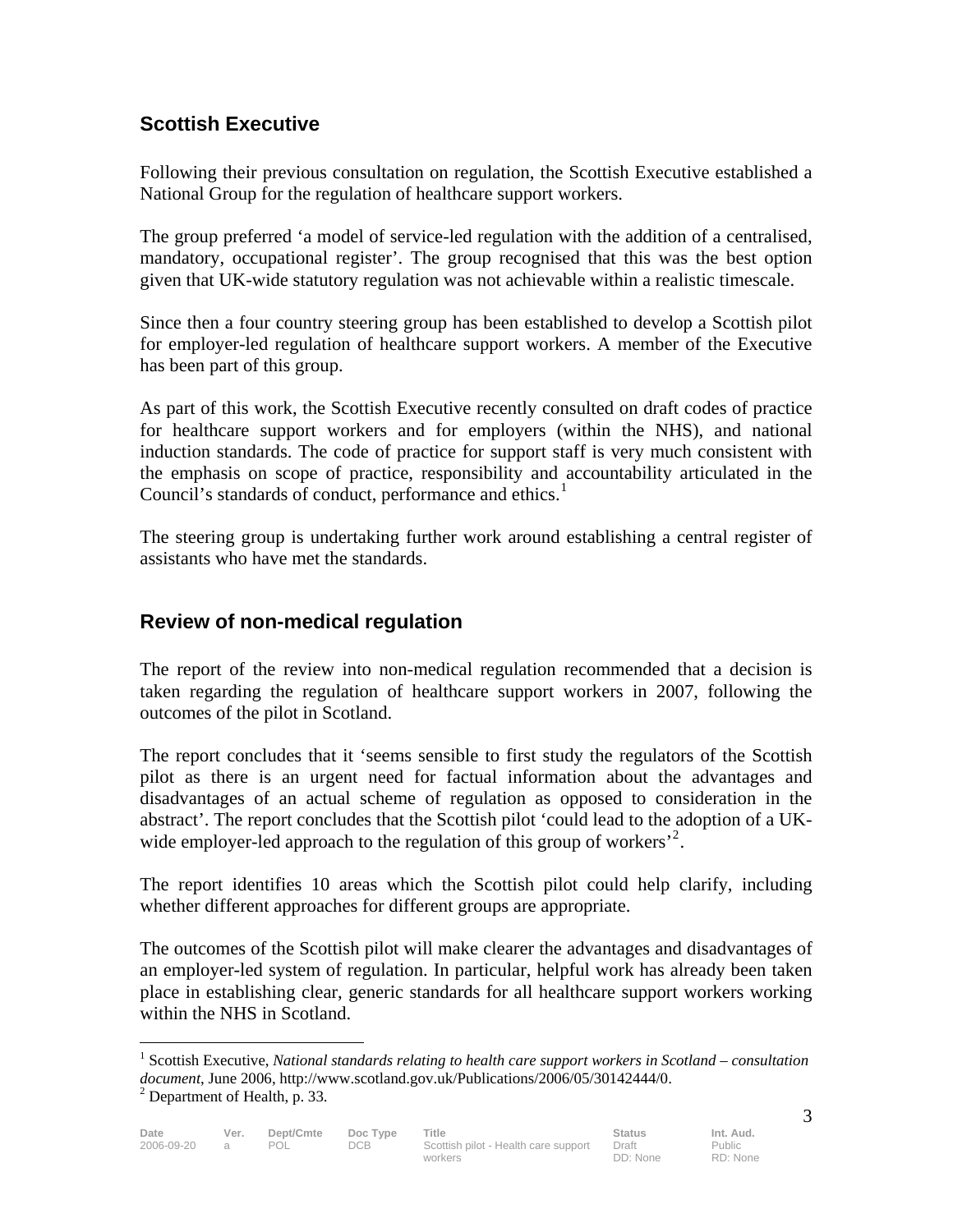You can find the 2001 competencies for healthcare support workers on the NHS Education for Scotland website:

http://www.nes.scot.nhs.uk/docs/publications/HCSWfinalreport.doc

# **The pilot project**

The project was approved by the 4-country steering group in October 2005.

However, since October 2005 the objectives of the project were amended to accommodate a pilot phase which is planned to commence in three NHS Board areas in January 2007. The objectives were to:

- Develop a model of service-led regulation with the addition of a centralised, nonstatutory, 'occupational' register, on behalf of, and with input from, the four UK countries. **Achieved.**
- Introduce, under existing Staff Governance arrangements, a formal system (i.e. under cover of a Scottish Executive Health Department Letter) of registration for support workers employed within the health sector in Scotland (to include NHSS; independent and voluntary sectors as appropriate) through an 'occupational register' held by an independent Scottish body. **The pilot phase of the project will test out a 'list' of healthcare support workers in NHS Scotland only.**
- Set up a national records function for the generation and maintenance of a register. **A decision on this will be delayed until the pilot phase is complete.**
- Negotiate nationally agreed frameworks for competence; conduct; scope of practice and induction / educational preparation. **Standards relating to Healthcare Support Workers in the areas of safe recruitment, induction and code of practice / conduct were consulted on (31 May - 31 August 2006).**
- Develop systems for monitoring compliance with standards in line with existing governance arrangements (such as Staff and Clinical Governance frameworks). **It is planned that this will be tested during the pilot phase in 2007**.
- Ensure articulation with any career frameworks in existence.<sup>3</sup>

The national pilot will begin in January 2007 and will test out an employer-led approach to regulation, in which the achievement of nationally agreed standards is recorded in a

<sup>&</sup>lt;sup>3</sup> Pilot project objectives taken from:

http://www.workinginhealth.com/workforce/wih\_dt\_disp\_temp.jsp?pContentID=973&p\_applic=CCC&p\_s ervice=Content.show&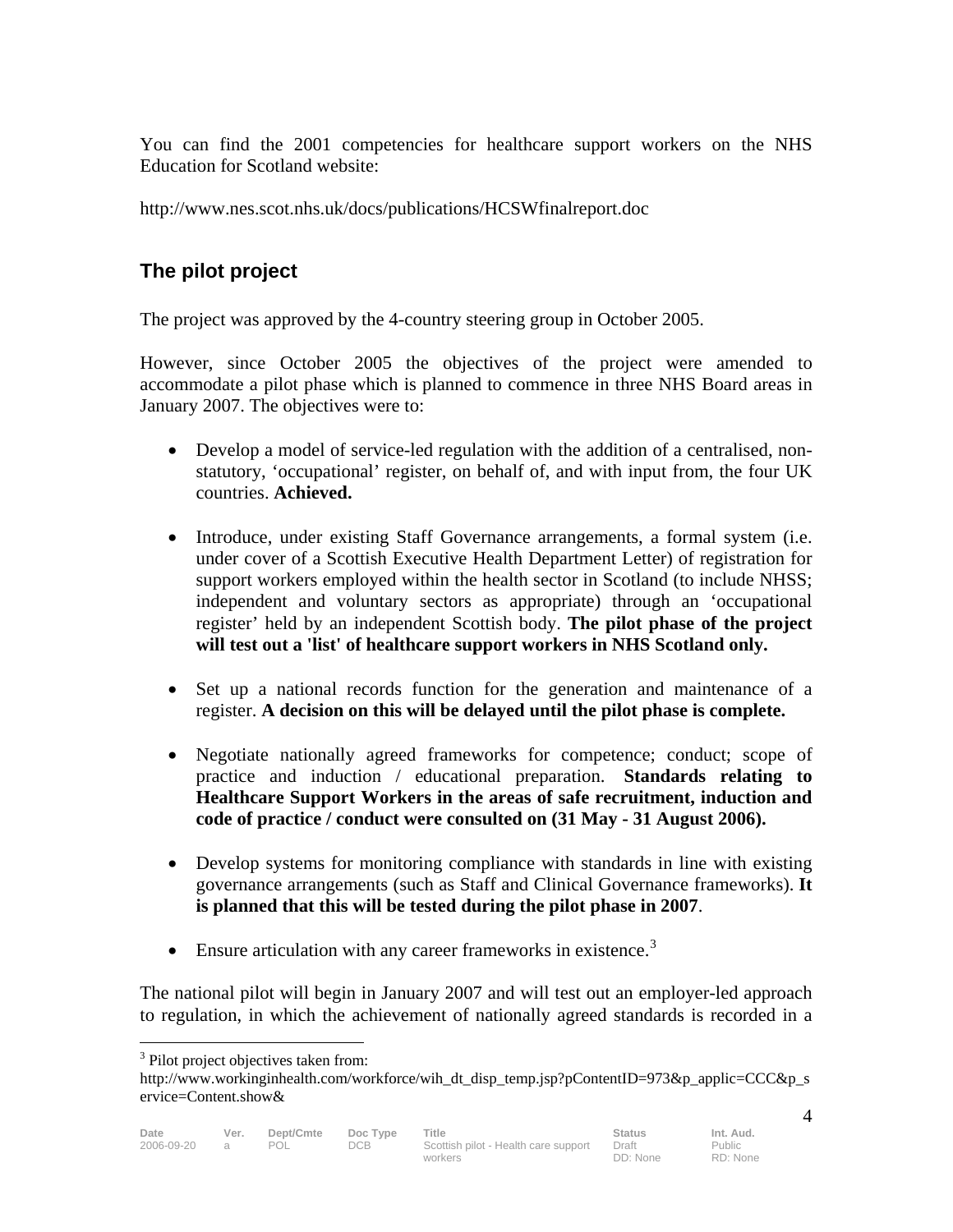centrally held list. A successful pilot will inform the way forward across the UK and will support any future decision regarding the need for a statutory framework for the regulation of Healthcare Support Workers.

(The following is an extract from a letter by Paul Martin**,** Chief Nursing Officer & Interim Director for Workforce to the NHS Board Chief Executives)

"The pilot is designed to test a number of key elements including:

- The practicalities of implementing national standards<sup>4</sup>, relating to Healthcare Support Workers, and the subsequent entry of names on to a central list for the purpose of public protection. The standards focus on a code of practice for employers relating to safe recruitment practice; a code of conduct and practice for healthcare support workers; and induction for healthcare support workers.
- The benefits of using clear performance criteria as a means of assessing achievement of the standards by Healthcare Support Workers.
- The balance between individual and employer responsibilities in relation to the regulatory standards.
- What compliance monitoring activities are effective?
- The legal, ethical and practical implications of keeping a centrally held list.
- Whether voluntary arrangements for listing add value to national standards implementation and public protection.
- How the requirements of the pilot interact with routine human resource processes and existing governance arrangements and to identify any gaps".

## **Working Groups**

There are 3 working groups:

- National (Scotland) Group for the Regulation of Healthcare Support Workers;
- 4 country steering group; and
- The working group.

Lists of the members of these 3 groups are included as appendix 1, 2 and 3.

<u>.</u>

<sup>&</sup>lt;sup>4</sup> Standards were consulted upon – consultation ended 31 August 2006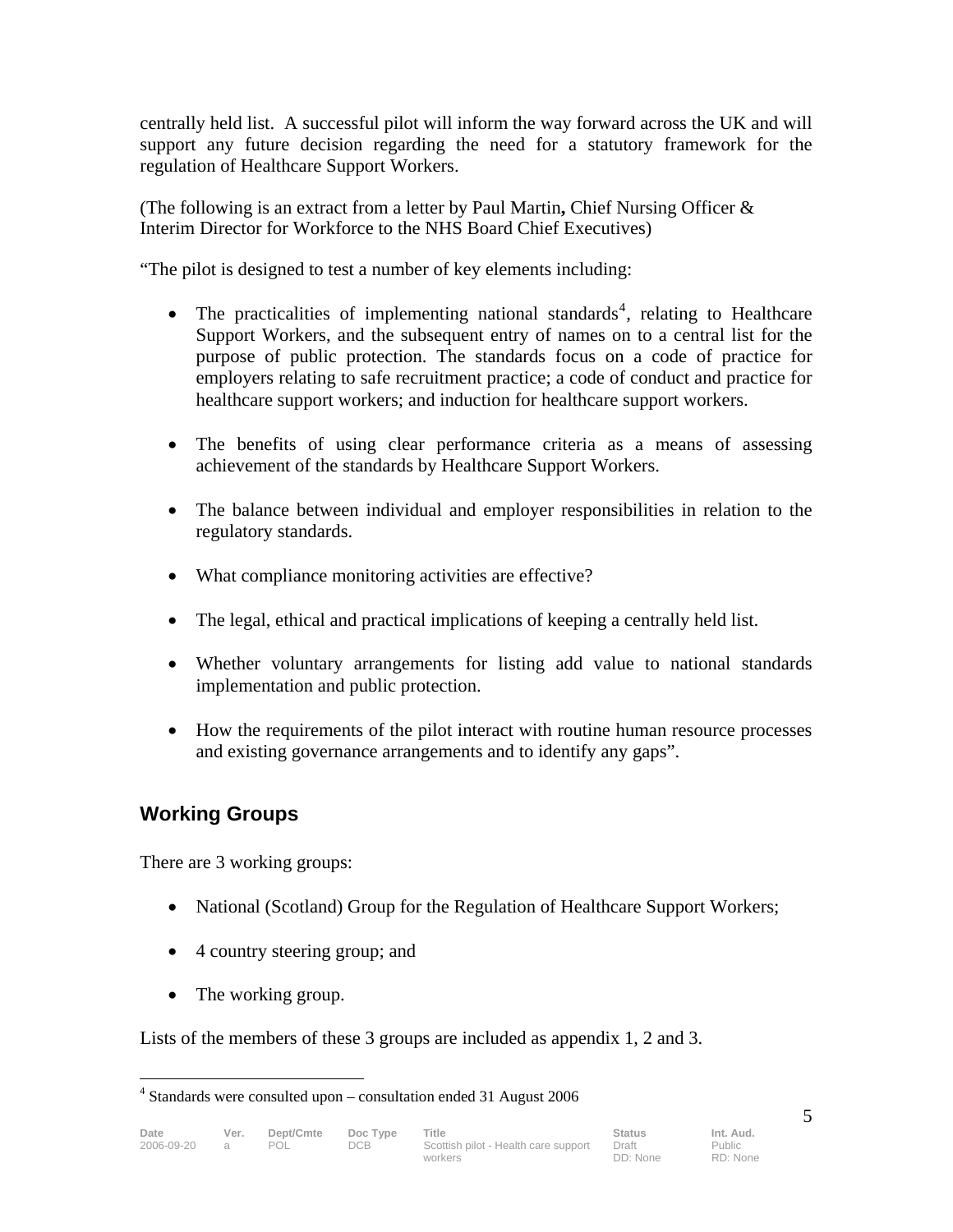## **Host sites**

The invitation to bid to host a national pilot site closed on 31 August 2006. 3 successful 3 Bids have been accepted, one is NHS Lothian which is the second biggest NHS board in Scotland.

## **Pilot list**

The list cannot be mandatory unless it is a statutory requirement. Pursuing a legislative slot will cause delays and it was therefore decided that the pilot will be voluntary.

The proposed pilot size was 20% of approximately 6000 people. Due to the large host sites being accepted it is estimated that there will be approximately 3000 people.

#### **Independent sector**

The independent sector will be running their self-funded pilot in parallel with the pilot funded by NHS Scotland. Cross pilot information sharing is currently being reviewed by NHS Scotland.

## **Fees and costs**

There will be no fees charged during the pilot. The Scottish Executive will support the pilot sites in the following ways:

- Participating NHS Boards will receive a financial contribution towards Disclosure Scotland checks (based on a pro rata approach depending on the number of Healthcare Support Workers recruited by employers in to the pilot). This will assist the *retrospective* checking of those Healthcare Support Workers involved in the pilot who are existing employees.
- Local pilot site coordinator posts (one per participating NHS Board) will be funded for the duration of the pilot, taking up post on  $1<sup>st</sup>$  December 2006.
- Access to a national pilot coordinator, based in NHS QIS, who will oversee the national pilot and who will provide briefing, guidance and support to the local pilot coordinators and NHS Boards as necessary. It is anticipated that the National Pilot Coordinator will be in post by  $1<sup>st</sup>$  October 2006, recruiting to the local pilot coordinator posts following appointment.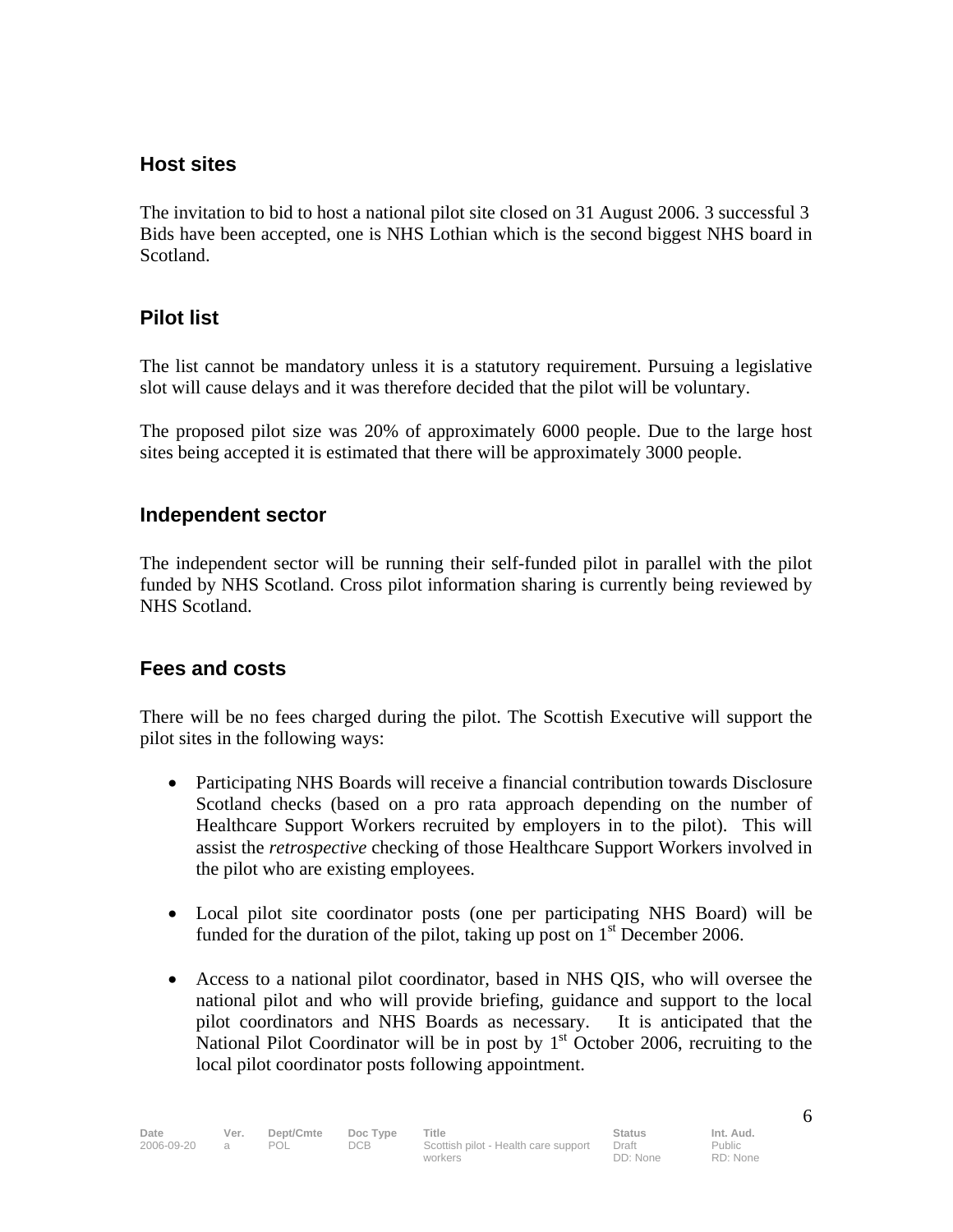## **Evaluation of the Pilot**

During the pilot, there will be an ongoing independent evaluation study, funded by the Scottish Executive. A call to tender has been released inviting research organisations to participate. The evaluation team will be in place before the pilot starts. The study will be designed to answer the key research question; "Does the model of standards and listing enhance public protection?"

## **Public perception**

The pilot is currently looking to get research ethics clearance. The plan is to interview healthcare support workers throughout the pilot. Interviewing the users of these services may be more difficult because of the vulnerable nature of some of the users (e.g. mental health service users).

#### **Misconduct**

The working groups are currently looking to finalise guidance in this area. It is expected that any cases of misconduct will proceed as they do at present. One of the aims of the pilot is to find any gaps in the current processes which will then lead to possible central guidance.

Public RD: None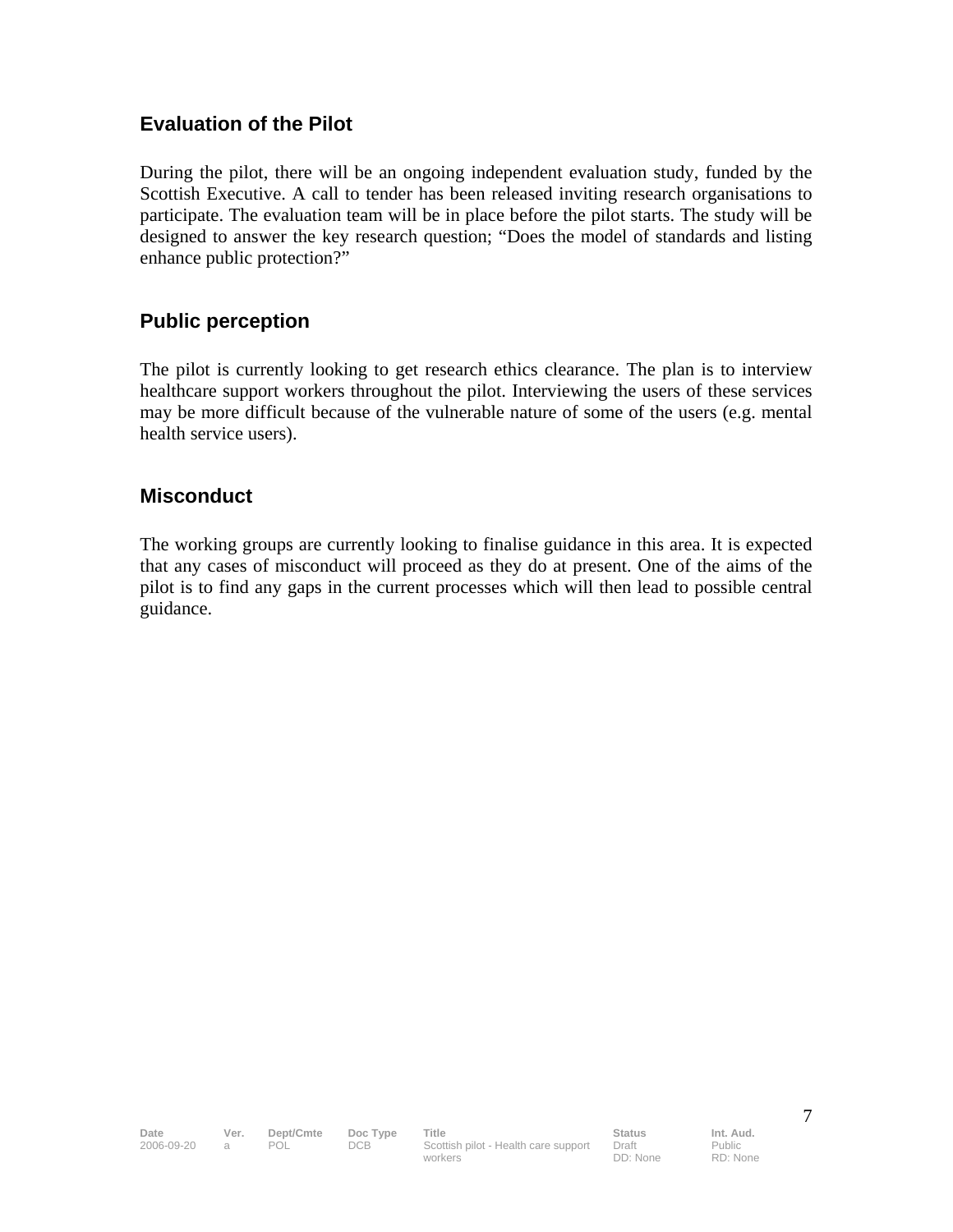# **Appendix 1)**

## **Membership of National (Scotland) Group for the Regulation of Healthcare Support Workers**

| <b>NAME</b>              | <b>DESIGNATION</b>               | <b>INTERESTS REPRESENTED /</b>          |
|--------------------------|----------------------------------|-----------------------------------------|
|                          |                                  | <b>AREA OF EXPERTISE</b>                |
| <b>Frances Dow</b>       | Lay Chair                        | and<br>in regulation<br>lay<br>Interest |
|                          |                                  | of<br>the<br>Council<br>for<br>member   |
|                          |                                  | Healthcare Regulatory Excellence        |
| <b>Robert Anderson</b>   | CDNA (Community and              | Human Resources Forum<br>(staff)        |
|                          | <b>District</b><br><b>Nurses</b> | side)                                   |
|                          | Association)                     |                                         |
| <b>Jane Arroll</b>       | Director of Allied Health        | AHP groups and employers of AHP         |
|                          | Professions,<br>Greater          | support workers                         |
|                          | Glasgow Primary Care             |                                         |
|                          | Division                         |                                         |
| Michelle Bremner         | Director (Scotland) Skills       | <b>National Occupational Standards</b>  |
|                          | for Health                       |                                         |
| Gerry Cavanagh           | Learning<br>Coordinator,         | $SEHD - Learning & Careers$             |
|                          | <b>Scottish Executive</b>        |                                         |
| <b>Audrey Cowie</b>      | National<br>Programme            | Occupational, Professional<br>$\&$      |
|                          | Scottish<br>Manager,             | <b>Regulatory Standards</b>             |
|                          | Executive                        |                                         |
| Donna Dawson             | Speech and Language              | Support Workers to Allied Health        |
|                          | Therapy Assistant                | Professionals                           |
| Carol Dobson             | Director,<br>Programme           | NHS Education for Scotland              |
|                          | <b>NES</b>                       |                                         |
| <b>Geraldine Doherty</b> | Registrar, Scottish Social       | <b>Social Services</b>                  |
|                          | Services Council                 |                                         |
| Dr Zoe Dunhill           | Director,<br>Clinical            | Sick Children's Services                |
|                          | Children's Services,             |                                         |
|                          | Sick<br>Edinburgh                |                                         |
|                          | Children's Hospital              |                                         |
| John Findlay             | Chief Executive, OnePlus         | Voluntary Sector and employers          |
|                          |                                  | interests                               |
| Michael Fuller           | <b>AMICUS</b>                    | Human Resources<br>Forum<br>(staff      |
|                          |                                  | side)                                   |
| <b>Uriel Jamieson</b>    | Branch Head, Nursing &           | Regulation<br>and Education<br>for      |
|                          | <b>AHP Directorate, SEHD</b>     | nursing, midwifery, Allied Health       |
|                          |                                  | Professionals and support workers       |
| David Killean            | Principal,<br>Assistant          | <b>Further Education Institutions</b>   |
|                          | <b>Borders College</b>           |                                         |
| Gillian Lenaghan         | RCM (Royal College of            | Human Resources<br>(staff<br>Forum      |

workers

Public RD: None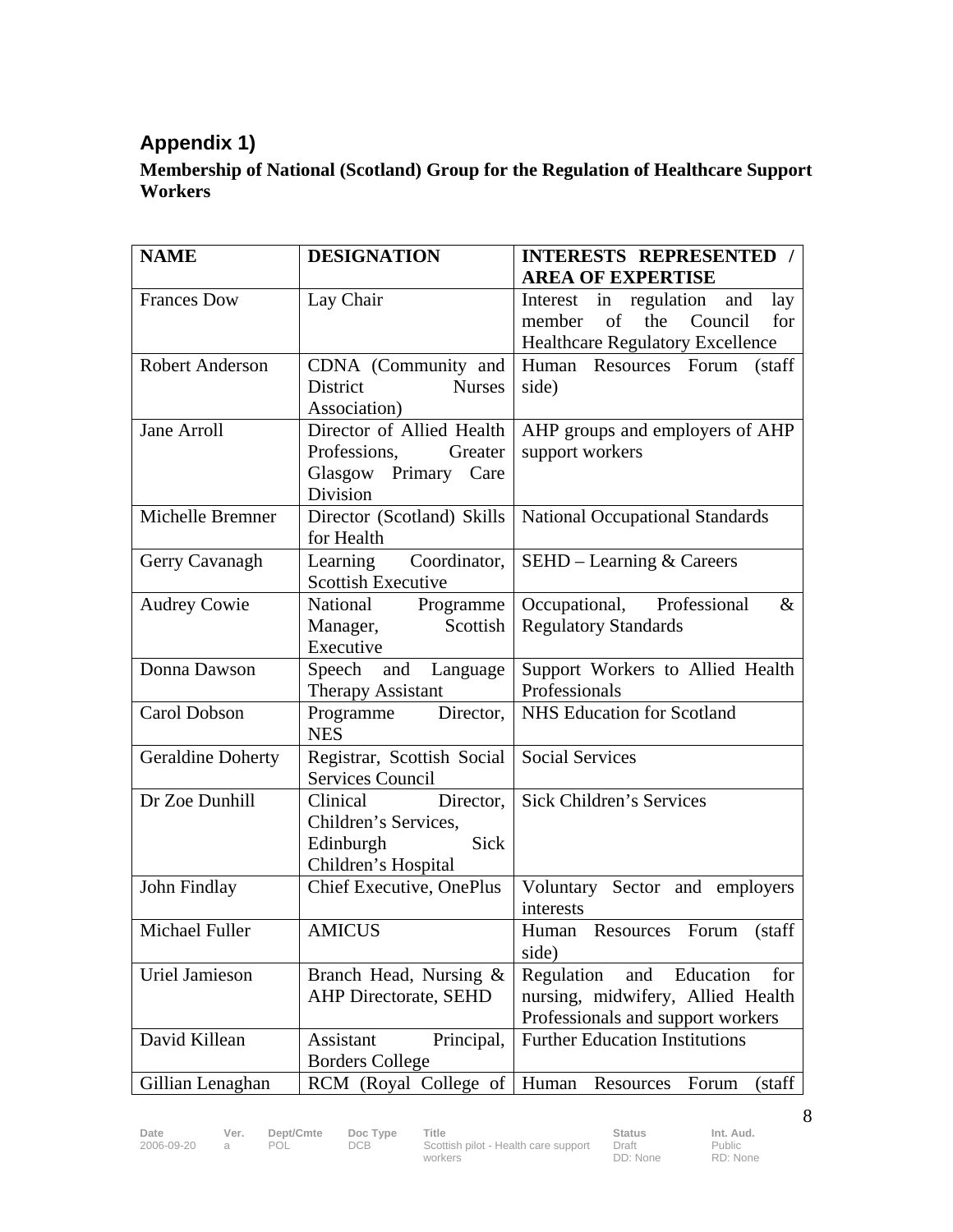|                         | Midwives)                                   | side)                                                |
|-------------------------|---------------------------------------------|------------------------------------------------------|
| Jean Maclellan          | Head<br>of<br>Branch,                       | Vulnerable Adults' interests                         |
|                         | Vulnerable Adults Unit,                     |                                                      |
|                         | <b>Scottish Executive</b>                   |                                                      |
| Angela MacNamara        | <b>Student Nurse and former</b>             | Support Workers<br>Healthcare                        |
|                         | <b>HCSW</b>                                 | pursuing professional registration                   |
| <b>Christine McCole</b> | <b>COSLA</b>                                | <b>Local Authorities</b>                             |
| Ewan McLean             | Services<br>Clinical                        | Independent Healthcare Forum and                     |
|                         | Manager                                     | employers interests                                  |
| Louise McGurk           | Joint Future HR Group,                      | Joint Future HR Group                                |
|                         | <b>SEHD</b>                                 |                                                      |
| Patricia McNally        | CSP (Chartered Society                      | Human Resources Forum<br>(staff)                     |
|                         | of Physiotherapists)                        | side)                                                |
| <b>Andrew Morrall</b>   | <b>Compliance Manager</b>                   | Disclosure Scotland                                  |
|                         |                                             |                                                      |
| Helen Ostrycharz /      | Director of HR / Senior                     | Interface between statutory<br>and                   |
| Linda Tindall           | HR and OD Manager                           | employer regulation (vis a<br>vis                    |
|                         |                                             | <b>Bichard Inquiry)</b>                              |
| Alan Penman             | Workforce<br>Regional                       | Regional Workforce<br><b>Directors</b>               |
|                         | Director - East                             | Group                                                |
| Professor Jack Rae      | Dean of School,                             | <b>Higher Education Institutions</b>                 |
|                         | School of Health, Nursing<br>and Midwifery, |                                                      |
|                         | University of Paisley                       |                                                      |
| Dr Michael Ross         | 'Start Well' project                        | Medical Profession's interest<br>$\operatorname{in}$ |
|                         |                                             | healthcare support workers                           |
| <b>Elinor Smith</b>     | Director of Nursing<br>$\equiv$             | Directors of Nursing Group and                       |
|                         | <b>Grampian Primary Care</b>                | employers interests                                  |
| Pat Tonner              | External<br>Moderator,                      | <b>Scottish Qualifications Authority</b>             |
|                         | Health and Social Care                      |                                                      |
| Sheila<br>Tunstall-     | Lay member                                  | The public interest                                  |
| James                   |                                             |                                                      |

**Date Ver. Dept/Cmte Doc Type Title**<br>2006-09-20 a POL DCB Scotti

Draft DD: None Public RD: None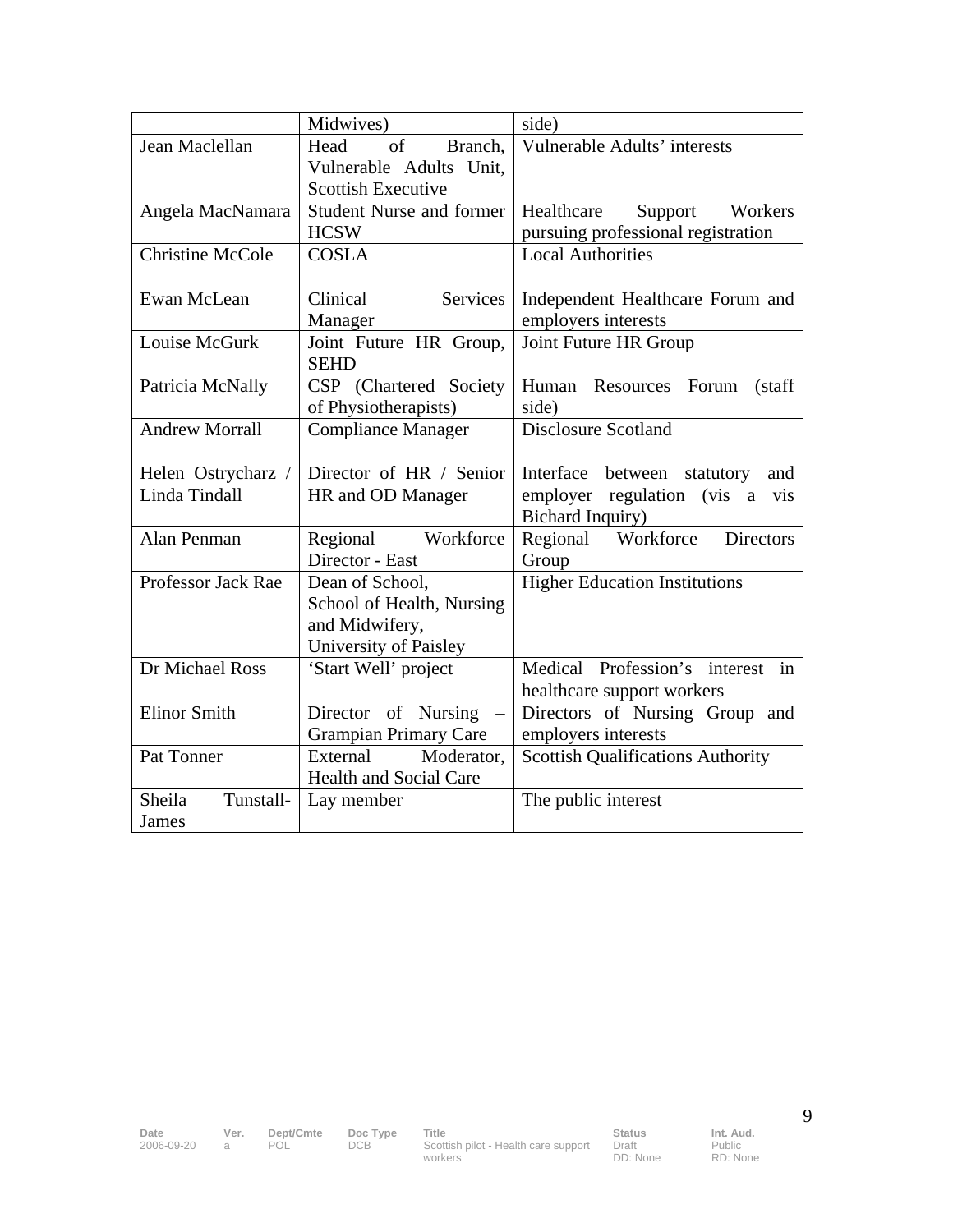# **Appendix 2)**

## **Regulation of Healthcare Support Workers membership of 4 country steering group**

| <b>NAME</b>                | <b>DESIGNATION</b>         | <b>REPRESENTING</b>                 |
|----------------------------|----------------------------|-------------------------------------|
| Paul Atkinson              | Member                     | of<br>Department<br>Health,         |
|                            |                            | England                             |
| <b>Susan Brimelow</b>      | Member                     | Director of Care Services,          |
|                            |                            | Scottish Council for the            |
|                            |                            | <b>Regulation of Care</b>           |
| Joyce Cairns               | Member                     | Department of Health and            |
|                            |                            | <b>Social and Personal Services</b> |
|                            |                            | of Northern Ireland                 |
| <b>Catherine Clark</b>     | Member                     | Head of Regulatory Unit,            |
|                            |                            | <b>SEHD</b>                         |
| Jim Clark (up to April     | Member                     | NHSS frontline staff                |
| 2006)                      |                            |                                     |
| Mick McGahey (from April   |                            |                                     |
| 2006)                      |                            |                                     |
| <b>Audrey Cowie</b>        | Professional Secretary and |                                     |
|                            | member                     |                                     |
| <b>Geraldine Doherty</b>   | Member                     | Scottish<br>Social<br>Services      |
|                            |                            | Council                             |
| Dr Frances Dow             | Lay Chair and member       |                                     |
|                            |                            |                                     |
| Kathryn Fodey              | Member                     | Department of Health and            |
|                            |                            | <b>Social and Personal Services</b> |
|                            |                            | of Northern Ireland                 |
| Michael Fuller             | Member                     | Human Resources Forum               |
|                            |                            | (tbc)                               |
| <b>Kathy George</b>        | Member                     | Midwifery<br>and<br>Nursing         |
|                            |                            | Council                             |
| Mary Gilbert               | Member                     | of<br>Department<br>Health,         |
|                            |                            | Wales                               |
| Linda Gregson              | Member                     | Sponsorship<br><b>Branch</b>        |
|                            |                            | Scottish Commission for the         |
|                            |                            | Regulation of Care (the care        |
|                            |                            | Commission)                         |
| <b>Bruce High</b>          | Member                     | Independent<br>Healthcare           |
|                            |                            | Forum                               |
| <b>Caroline Hutchinson</b> | Member                     | Statistical<br>Workforce            |
|                            |                            | Information<br>Service              |
|                            |                            | Scotland                            |
| Uriel Jamieson             | Member                     | <b>Nursing</b><br>AHP<br>and        |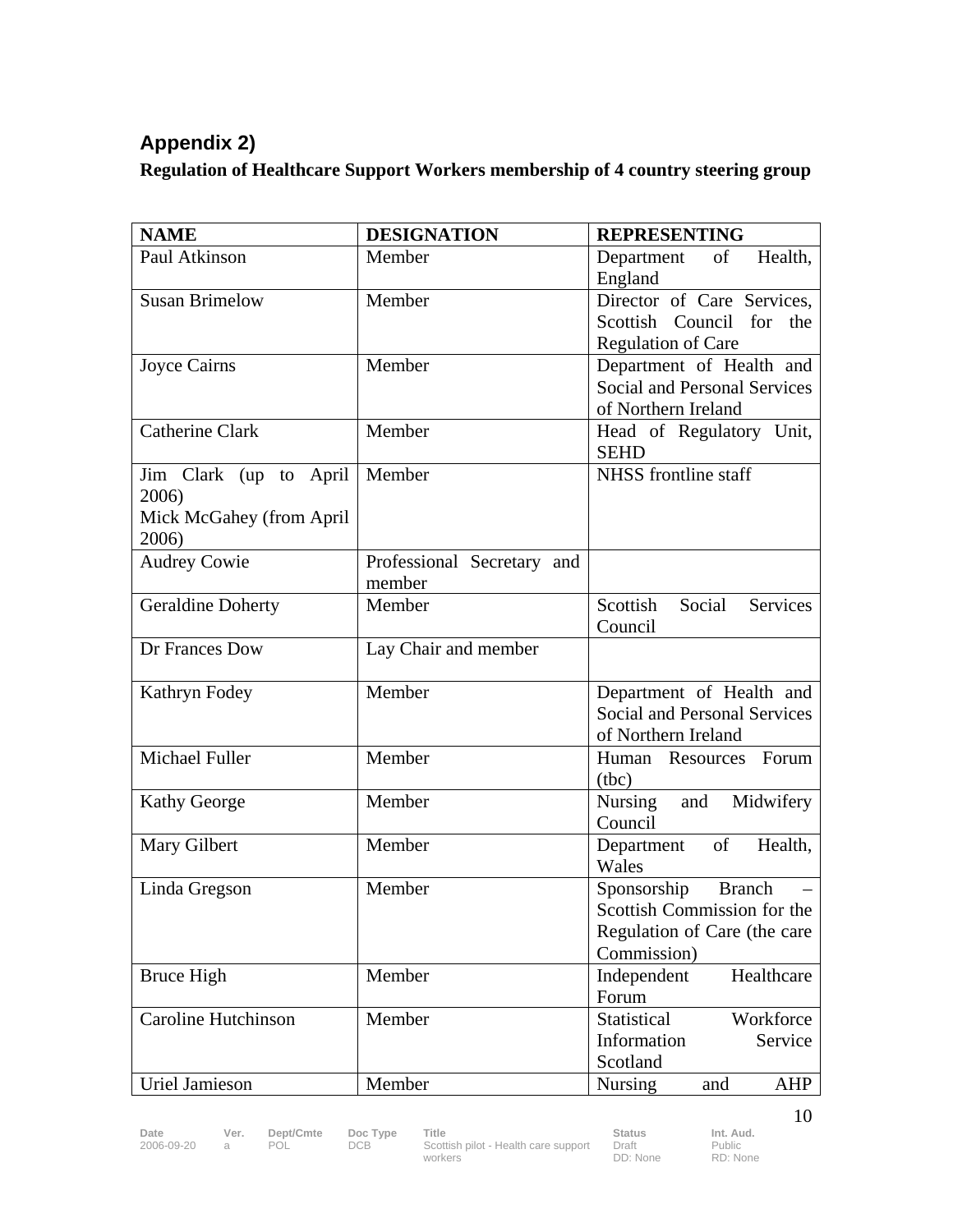|                                  |        | Directorate, SEHD                                                        |
|----------------------------------|--------|--------------------------------------------------------------------------|
| Lynn Leitch                      | Member | <b>Pharmacy Technicians</b>                                              |
| Margaret Johnstone               | Member | The public                                                               |
| Karen Lockhart                   | Member | Nursing Officer, Education<br>and Regulation, SEHD                       |
| Macalister-<br>Rosemary<br>Smith | Member | Healthcare<br>Council<br>for<br><b>Regulatory Excellence</b>             |
| John McLean / Ian Todd           | Member | Scottish Criminal Records<br>Office                                      |
| Dave McLeod                      | Member | 'Protection of Vulnerable<br>Adults' Bill Team, SE                       |
| Maureen Morgan                   | Member | Health,<br>Department of<br>England                                      |
| Patricia Purton                  | Member | Royal College of Midwives<br>(formerly<br>Scottish<br>Partnership Forum) |
| <b>Catherine Rainey</b>          | Member | Post-Bichard policy team,<br><b>SE</b>                                   |
| Denise Richards                  | Member | of<br>Health,<br>Department<br>Wales                                     |
| Greg Ross-Sampson                | Member | <b>Health Professions Council</b>                                        |
| <b>Elinor Smith</b>              | Member | Employers' Reference Form<br>(Management<br>Steering<br>Group)           |
| Diane White                      | Member | Sponsorship Branch<br>Social Service Workforce<br>Regulation, SE         |

Draft DD: None Public RD: None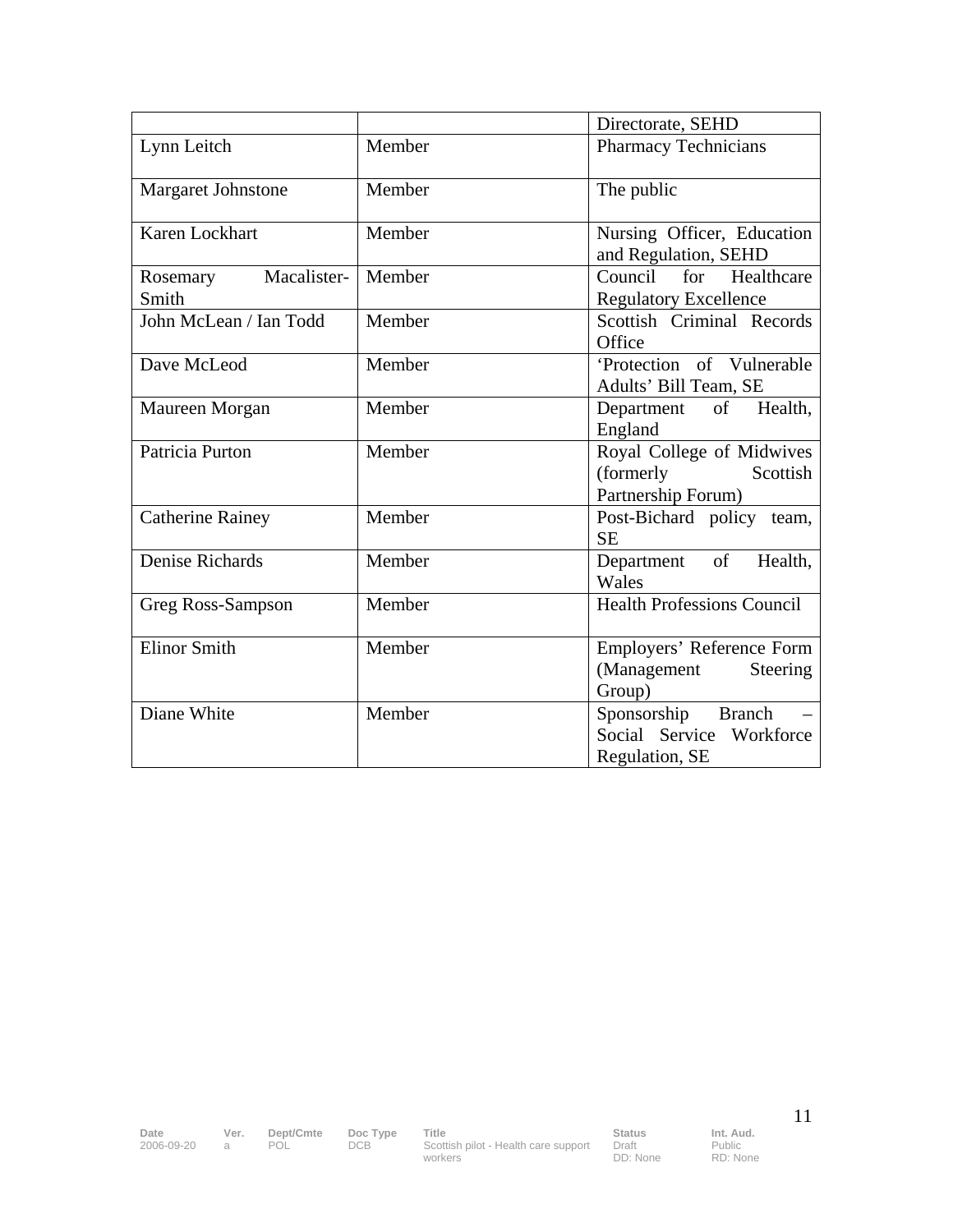# **Appendix 3)**

| <b>Regulation of Healthcare Support Workers membership working group</b> |  |
|--------------------------------------------------------------------------|--|
|                                                                          |  |

| <b>NAME</b>                    | <b>DESIGNATION</b>                                   | <b>REPRESENTING</b>                          |
|--------------------------------|------------------------------------------------------|----------------------------------------------|
| <b>Gerry Cavanagh</b>          | Learning Projects Manager,                           | Learning, Development and Careers            |
|                                | Scottish Executive Health                            |                                              |
|                                | Department                                           |                                              |
| <b>Jim Clark</b>               | Porter                                               | UNISON and frontline portering staff         |
| <b>Noni Cobban</b>             | Project Leader, University<br>of Stirling            | Homecare Practice Licence Project            |
| <b>Audrey Cowie</b>            | National<br>Programme                                | <b>Regulation and Workforce Standards</b>    |
|                                | Scottish<br>Manager,                                 |                                              |
|                                | Executive<br>Health                                  |                                              |
|                                | Department                                           |                                              |
| <b>Carol Dobson</b>            | Programme Directors, NHS                             | NHS Education for Scotland<br>and            |
|                                | <b>Education for Scotland</b>                        | National Group member                        |
| <b>Ann Green</b>               | Support Services Manager,<br><b>NHS Borders</b>      | <b>Support Services Staff Management</b>     |
| <b>Maggie Havergal</b>         | Manager - Scotland, Skills<br>for Health             | Sector Skills Council for Health             |
| <b>Margaret Johnstone</b>      | Lay Member                                           | The patient and public interests             |
| <b>Lynn Leitch</b>             | Lecturer, Telford College,<br>Edinburgh              | Pharmacy Technicians                         |
| <b>Linda Lynch</b>             | Head<br>of<br>Learning<br>and<br>Development, NHS 24 | Learning & Development                       |
| <b>Eddie McLaughlan</b>        |                                                      | Property and Environment Forum               |
| <b>Morall</b><br><b>Andrew</b> | Disclosure<br>Manager/s,                             | Disclosure Scotland, Scottish Criminal       |
| <b>Sandy Henderson</b>         | Scotland                                             | <b>Records Office</b>                        |
| <b>Ed Moreton</b>              | Trainer, NHS Grampian                                | Training & Development of ancillary<br>staff |
| <b>Ian Stephenson</b>          | Manager, BUPA                                        | Independent sector                           |
| <b>Linda Tindall</b>           | Human Resource Manager,                              | Human Resources Management and               |
|                                | Yorkhill Hospital, Glasgow                           | National (Scotland) Group                    |
| <b>Jack Rae</b>                | Head of Nursing and Higher Education                 | National<br>and                              |
|                                | Midwifery<br>Education,<br>Paisley university        | (Scotland) Group                             |
| <b>Raymond Taylor</b>          | Head of Training                                     | <b>Scottish Social Services Council</b>      |
|                                |                                                      |                                              |
| <b>Morag Thomson</b>           | <b>KSF Development Manager</b>                       | KSF Development, Pay Modernisation           |
| (until March 2006)             |                                                      | Unit                                         |
| Susan Watt / Ros               | Officer/s                                            | Royal College of Nursing                     |
| <b>Derham</b>                  |                                                      |                                              |